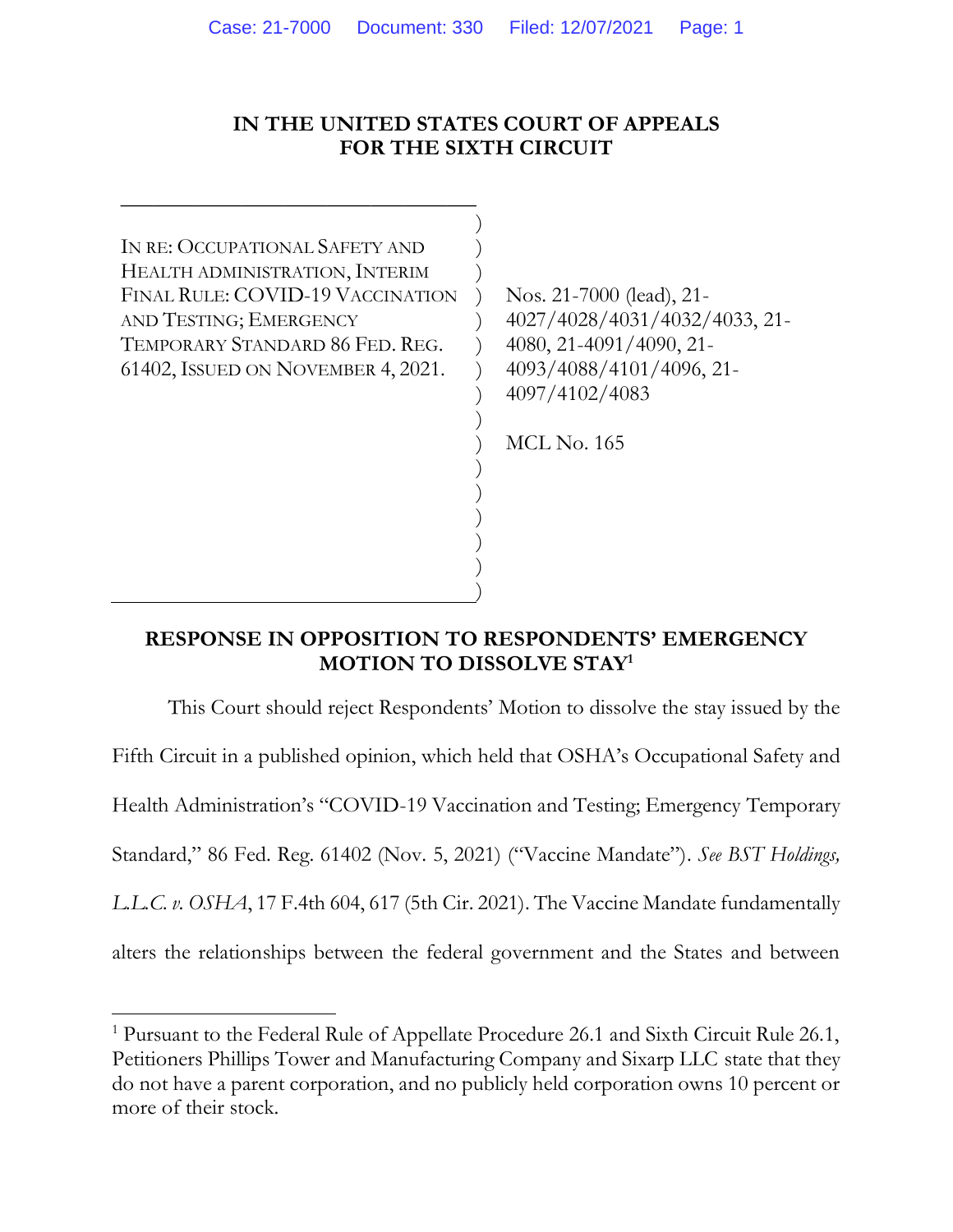government and citizen. It imposes billions in costs on the economy. And it purports to resolve one of the most significant political, social, and economic issues of our time—all without any hint of congressional authorization. The Fifth Circuit was right to stay the Mandate to prevent irreparable harms until it receives full judicial review on the merits.

#### **ARGUMENT**

### **I. Petitioners Are Likely to Succeed on the Merits.**

### **A. The Mandate Exceeds the Executive's Authority.**

Respondents' statutory arguments all rest on the fundamentally flawed assumption that the major questions doctrine does not apply to the Vaccine Mandate. Respondents' only argument (at 20-21) regarding the major question doctrine's clear statement rules is to assert—in a couple of conclusory sentences—that the Mandate is simply a run of the mine "workplace-safety regulation<sup>[]</sup>." That is absurd. The Mandate is one of the most far-reaching, invasive, and controversial regulatory actions in American history and it is beyond doubt that the Mandate triggers the major question doctrine's clear statement rules: "The Mandate derives its authority from an old statute employed in a novel manner, imposes nearly \$3 billion in compliance costs, involves broad medical considerations that lie outside of OSHA's core competencies, and purports to definitively resolve one of today's most hotly debated political issues." *BST Holdings, L.L.C. v. OSHA*, 17 F.4th 604, 617 (5th Cir. 2021). The Fifth Circuit rejected precisely the same argument Respondents invoke here to downplay the Mandate as an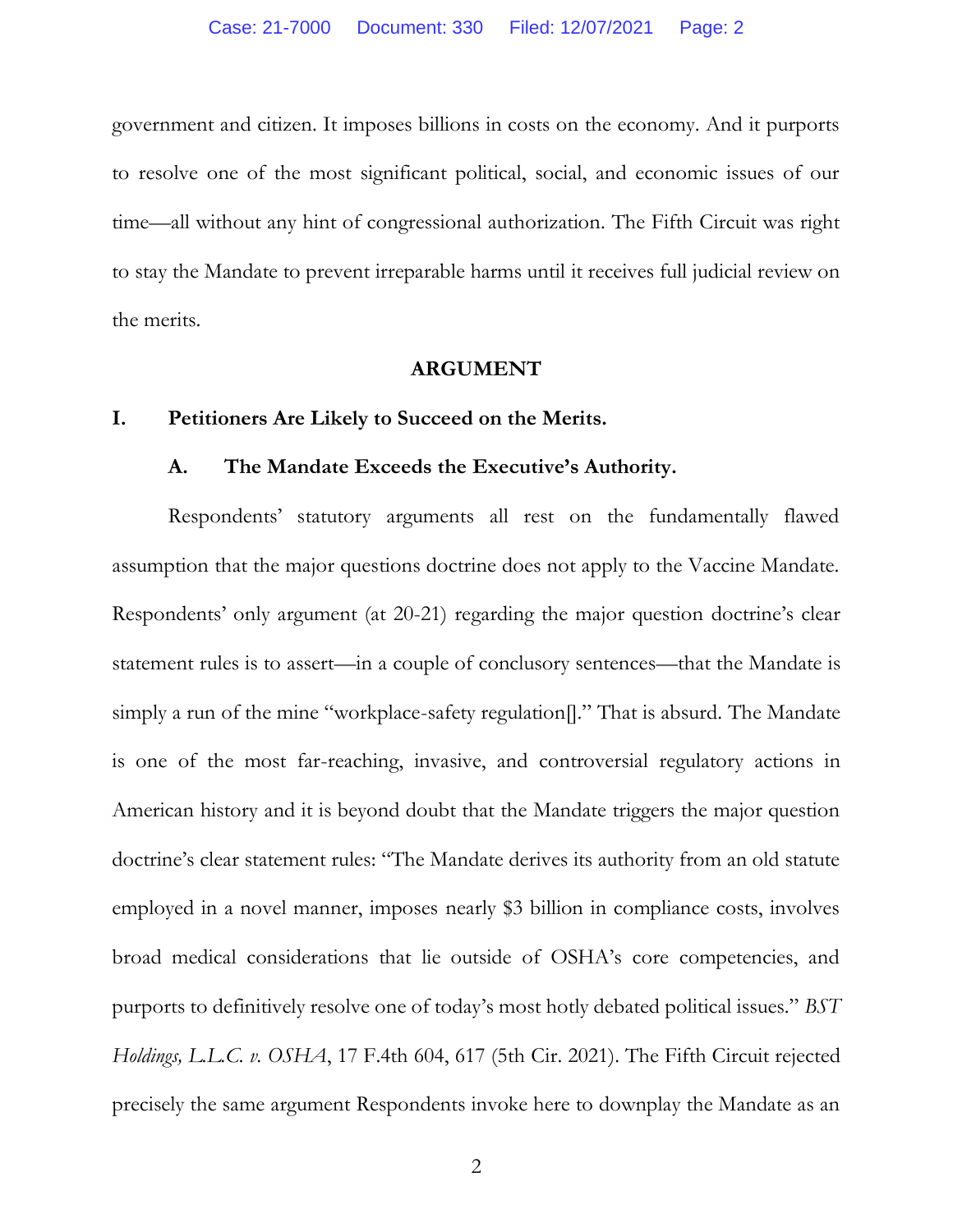average workplace safety standard: "Here, it is simply unlikely that Congress assigned authority over such a monumental policy decision to OSHA—hard hats and safety goggles, this is not." *Id.* at 617 n.20. Indeed, OSHA itself recognized the importance of the Mandate by labelling it a "major rule." *See* 86 Fed. Reg. at 61504; *cf. State v. Becerra*, 2021 WL 2514138, at \*21 (M.D. Fla. June 18, 2021).

Tellingly, Respondents completely omit discussion of this Court's holding in *Tiger Lily LLC v. United States*, 5 F.4th 666 (6th Cir. 2021), and the Supreme Court's holding in *Alabama Association of Realtors v. Department of Health & Human Services*, 141 S. Ct. 2485 (2021), in their major questions argument. As Petitioners explained at length in their Emergency Motion for Stay, ECF 168 at 20-22, this Court's holding in *Tiger Lily*  and the Supreme Court's holding in *Alabama Association of Realtors* that the Eviction Moratorium required clear statutory authorization applies with greater force to the Vaccine Mandate, which is even more far-reaching. Respondents ignore these cases because they have no answer for them.

Applying the major questions doctrine yields no clear statutory authorization for the Vaccine Mandate. *BST Holdings*, 17 F.4th at 618 ("There is no clear expression of congressional intent in § 655(c) to convey OSHA such broad authority"); *see also id.* at 619 (Duncan, J., concurring) ("OSHA invokes no statute expressly authorizing the rule."). Respondents' attempts to rehash their arguments in favor of unprecedented federal actions to address COVID-19 are not more compelling than those the Fifth Circuit rejected in *BST Holdings* or this Court rejected in *Tiger Lily*, 5 F.4th at 671 ("This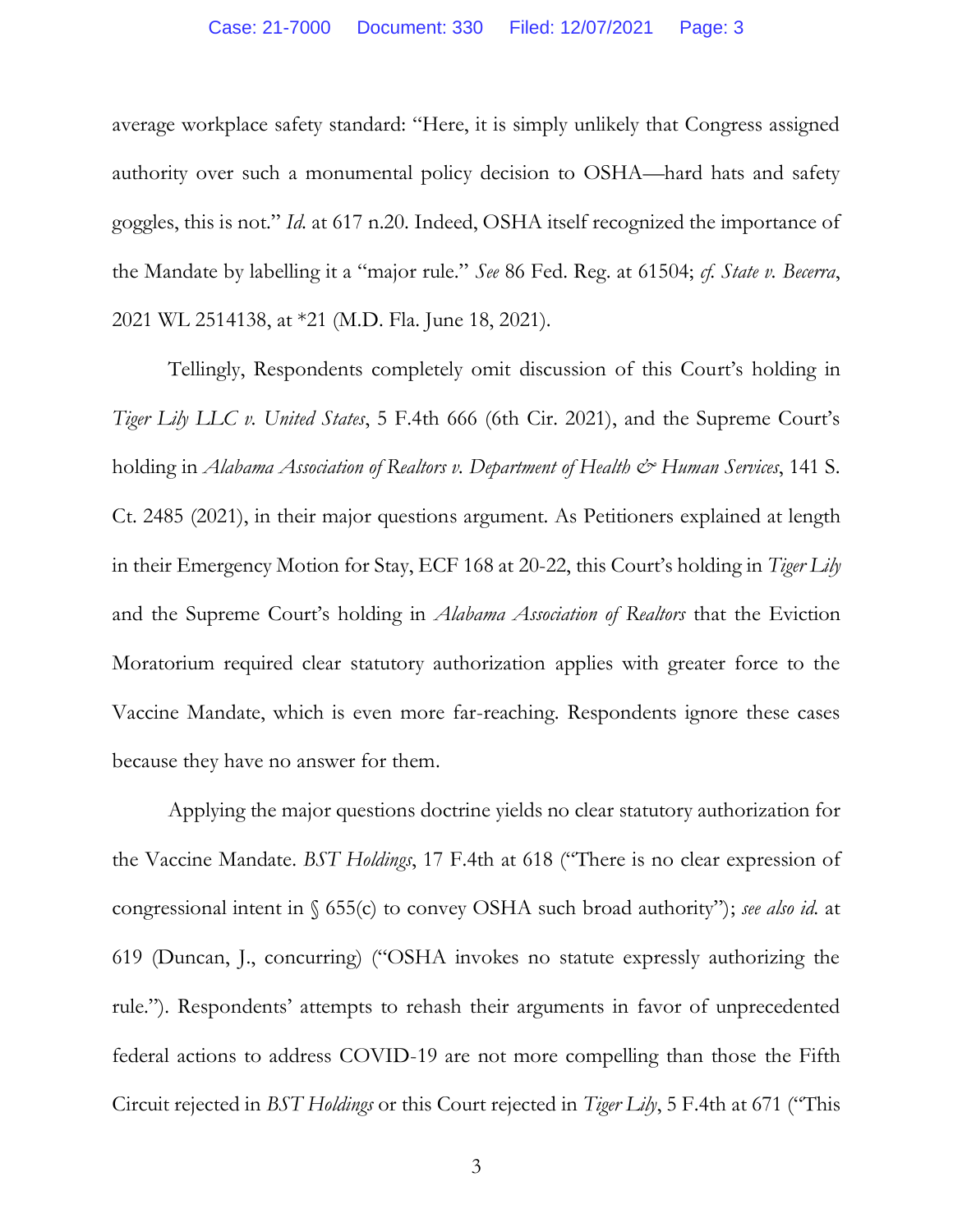#### Case: 21-7000 Document: 330 Filed: 12/07/2021 Page: 4

approach also accords with the expectation that Congress would 'speak clearly if it wish [ed] to assign to an agency decisions of vast economic and political significance,' like the decision to shut down evictions across the entire country.").

Read in the context of §655, the terms "substances," "agents," and "hazards" clearly refer to only those that occur or arise uniquely in the "employment" context or at particular "places of employment." 29 U.S.C. §655(d). Section §655(c)'s grant of ETS setting authority is not a standalone provision. Rather, an ETS must eventually lead to a permanent standard in line with §655(b). 29 U.S.C. §655(c)(3) ("Upon publication of such standard in the Federal Register the Secretary shall commence a proceeding in accordance with subsection (b), and the standard as published shall also serve as a proposed rule for the proceeding."). Under §655(b), standards can be promulgated only for substances encountered specifically in the workplace. *BST Holdings*, 17 F.4th at 613 ("OSHA's attempt to shoehorn an airborne virus that is both widely present in society (and thus not particular to any workplace) and non-life-threatening to a vast majority of employees into a neighboring phrase connoting toxicity and poisonousness is yet another transparent stretch."). Moreover, the plain meaning of the terms "toxic materials" and "harmful physical agents" do not include viruses. See, e.g., Paul J. Larkin & Doug Badger, *The First General Federal Vaccination Requirement: The OSHA Emergency Temporary Standard for COVID-19 Vaccinations*, at 9-11 & n. 50-58, https://bit.ly/3Dok06C (collecting definitions to conclude that "a 'virus' is a communicable pathogen with a protein coat encapsulating an RNA or DNA genetic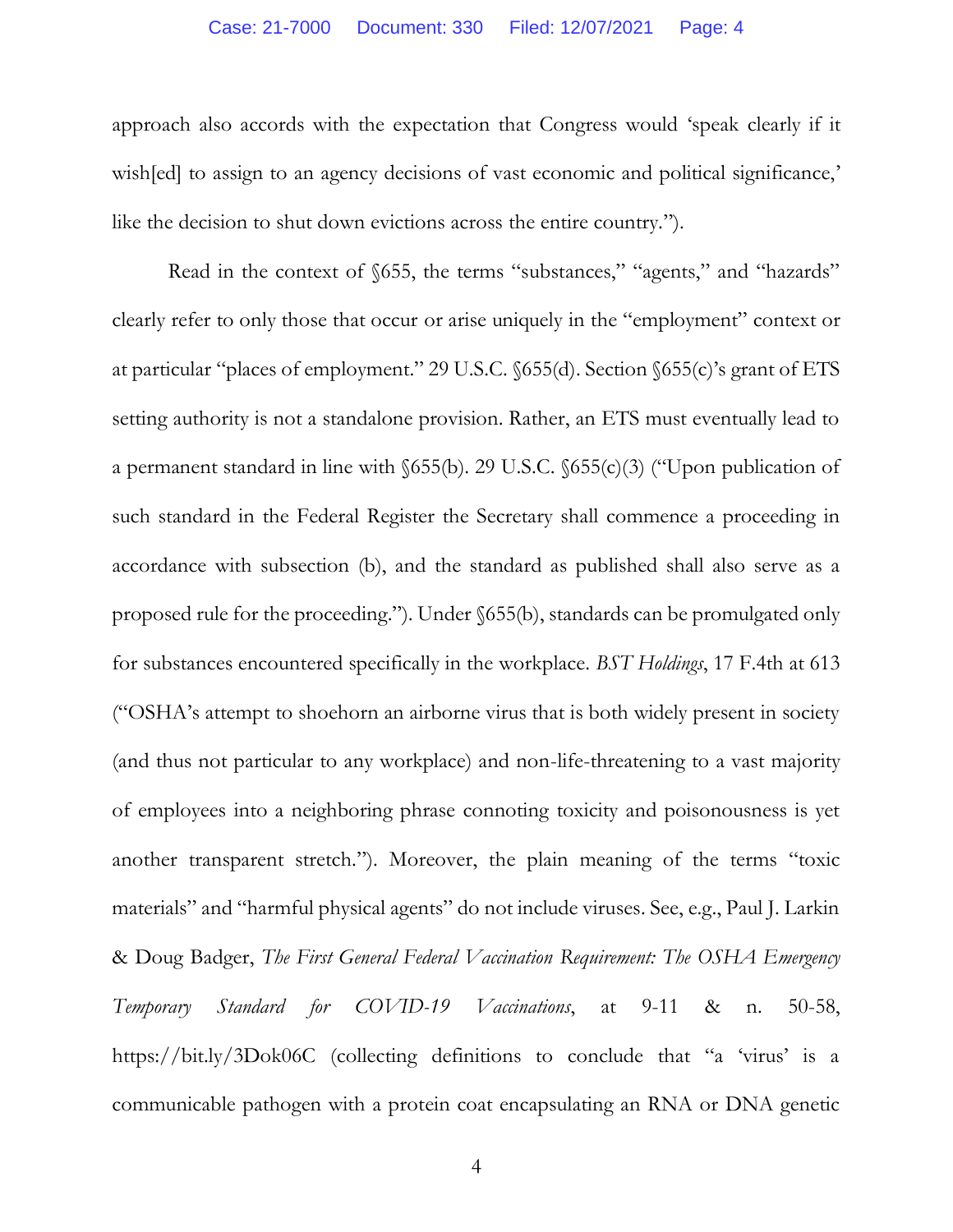material that replicates within a host or dies. A 'toxin' is different" and "[t]he natural reading of the term 'physical agent' does not include viruses").

OSHA's attempt (at 13-14) to distinguish between a "recognized" and "new" hazard is too absurd to merit discussion. A hazard that has been present for nearly two years and that has been expressly "recognized" by OSHA since at least May of 2020 is not "new" under any definition of that term. *BST Holdings*, 17 F.4th at 613 ("Any argument OSHA may make that COVID-19 is a 'new hazard[ ]' would directly contradict OSHA's prior representation to the D.C. Circuit that '[t]here can be no dispute that COVID-19 is a recognized hazard.'") (quoting Department of Labor's Resp. to the Emergency Pet. for a Writ of Mandamus at 25, *In re AFL-CIO*, No. 20- 1158 (D.C. Cir. May 29, 2020)).<sup>2</sup>

Finally, and equally fatally, Respondents have still not identified any limiting principle whatsoever for its powers under §655(c). *See Ala. Ass'n of Realtors*, 141 S. Ct.

<sup>&</sup>lt;sup>2</sup> Respondents grossly mischaracterize (at 16) 29 U.S.C.  $\delta 69(a)(5)$  as authorizing "OSHA [to] require 'immunization,' including to 'protect[] the health or safety of others." Far from being an affirmative grant of power, this clause is a rule of construction *prohibiting* forced immunization:

Nothing in this or any other provision of this chapter shall be deemed to authorize or require medical examination, immunization, or treatment for those who object thereto on religious grounds, except where such is necessary for the protection of the health or safety of others.

<sup>29</sup> U.S.C. §669(a)(5). And §669(a) applies only to "research, demonstrations, and experiments"—not mandatory vaccination of workers under an emergency standard. 29 U.S.C. §669(a)(2).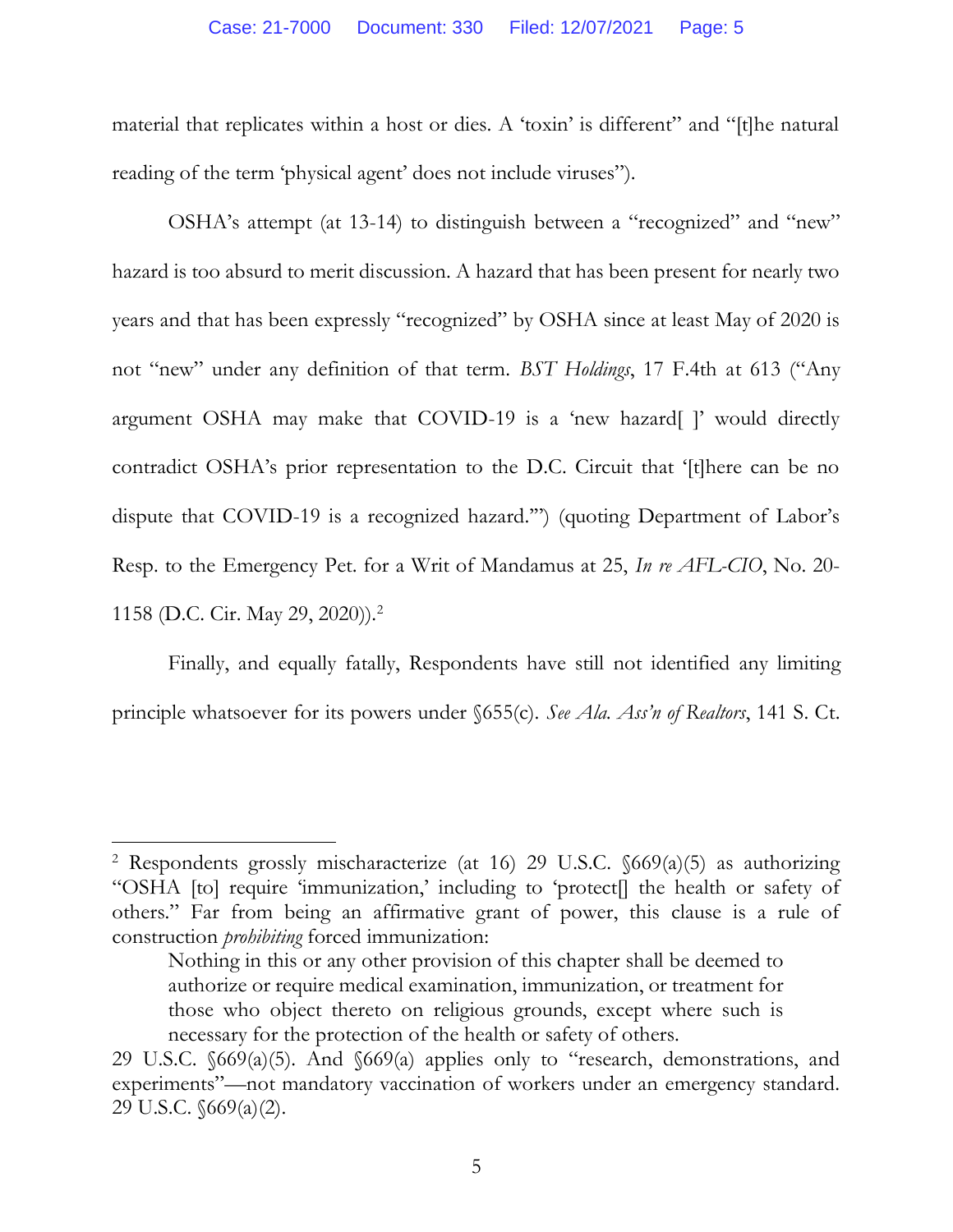at 2489. <sup>3</sup> OSHA's purported limitation to "acute workplace hazard[s]" is no limit at all. OSHA could cite the "hazard" of unhealthy employee lunch habits to mandate employers provide healthy food in the workplace. It could cite gun violence statistics to require employers to regulate employee gun ownership to prevent the grave risk of workplace violence. Moreover, there is no time limit to the continuing authority OSHA claims—annual flu and COVID ETS Rules would become the norm. "Such unfettered power would likely require greater guidance than" §655(c). *Tiger Lily*, 5 F.4th at 672.

### **B. OSHA Failed to Demonstrate Grave Danger.**

OSHA's finding that COVID-19 poses grave danger for purposes of the OSH Act is arbitrary and unsupported by the record. Because OSH Act is not an "openended grant" of authority to OSHA to regulate all dangers in society, *Indus. Union*, 448 U.S. at 645, to qualify as a grave danger, the exposure risk must be *unique to the workplace*, rather than a risk inherent in everyday life. *Id.* at 642 ("There are many activities that we engage in every day—such as driving a car or even breathing city air—that entail some risk of accident or material health impairment."). As discussed above, OSHA cannot meet this fundamental standard to invoke its OSH Act authority.

<sup>3</sup> Respondents' reference (at 16-17) to bloodborne pathogens proves Petitioners' point—Congress must specifically authorize OSHA to address pathogens. *See*  Needlestick Safety and Prevention Act, Pub. L. 106-430, 114 Stat. 1901 (2000). But even there Congress did not authorize a vaccination requirement. *Id.* Respondents' example proves that Congress knows how to specifically empower an agency to address the spread of communicable diseases like COVID-19 but it has failed to grant any such authority to OSHA. *Cf. W. Virginia Univ. Hosps., Inc. v. Casey*, 499 U.S. 83, 99 (1991).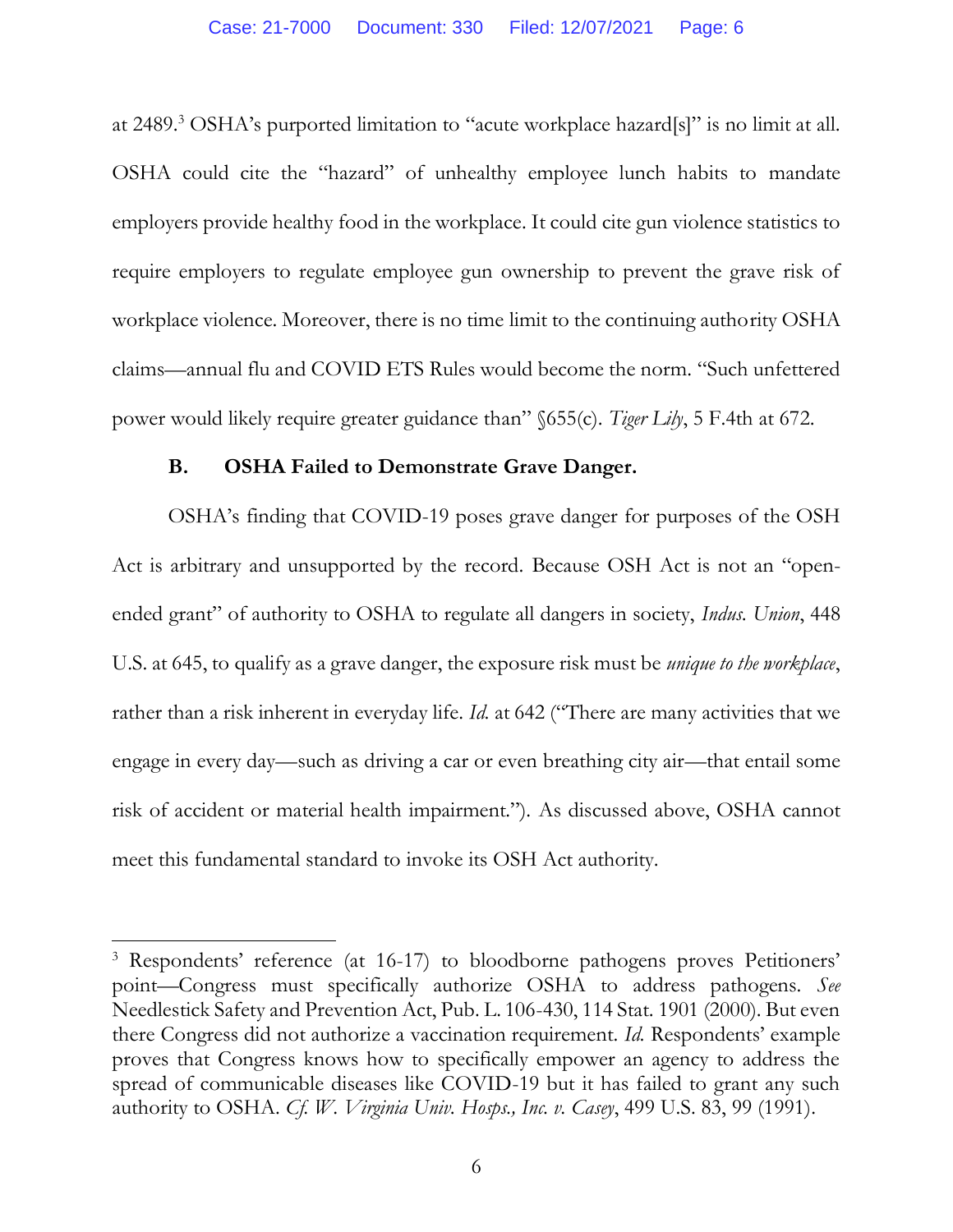Respondents (at 28-30) also unconvincingly attempt to undermine the Fifth Circuit's reasoning by pointing to broad data concerning the dangers of COVID-19 in general. But OSHA's reasoning regarding the Mandate ultimately boils down to saying that there is a *lack* of evidence that workers, particularly those with natural immunity, are *not* in grave danger. This is not the affirmative finding of grave danger required by the OSH Act's exacting standards. *Cf. Music Choice v. Copyright Royalty Bd.*, 970 F.3d 418, 429 (D.C. Cir. 2020) ("[R]ational decisionmaking ... requires more than an absence of contrary evidence; it requires substantial evidence to support a decision."). Moreover, Respondents ignore that a majority of the workforce is vaccinated and thus not at grave risk of complications from COVID-19 infection. *See BST Holdings*, 17 F.4th at 614 ("And of course, this all assumes that COVID-19 poses any significant danger to workers to begin with; for the more than seventy-eight percent of Americans aged 12 and older either fully or partially inoculated against it, the virus poses—the Administration assures us—little risk at all.").

The Fifth Circuit actually applied the deference<sup>4</sup> that Respondents (at 17-18) insist upon. *Id.* ("To be sure, 'OSHA's assessment of ... scientifically complex [facts] and its balancing of the competing policies that underlie the decision whether to issue an ETS ... are entitled to great deference.'"). But it correctly found that the OSHA did

<sup>&</sup>lt;sup>4</sup> In any event, the deference insisted upon by Respondents is inappropriate here because ETSs do not go through notice-and-comment. Accordingly, courts "take a 'harder look' at OSHA's action." *Asbestos Info. Ass'n/N.Am. v. OSHA*, 727 F.2d 415, 421 (5th Cir. 1984).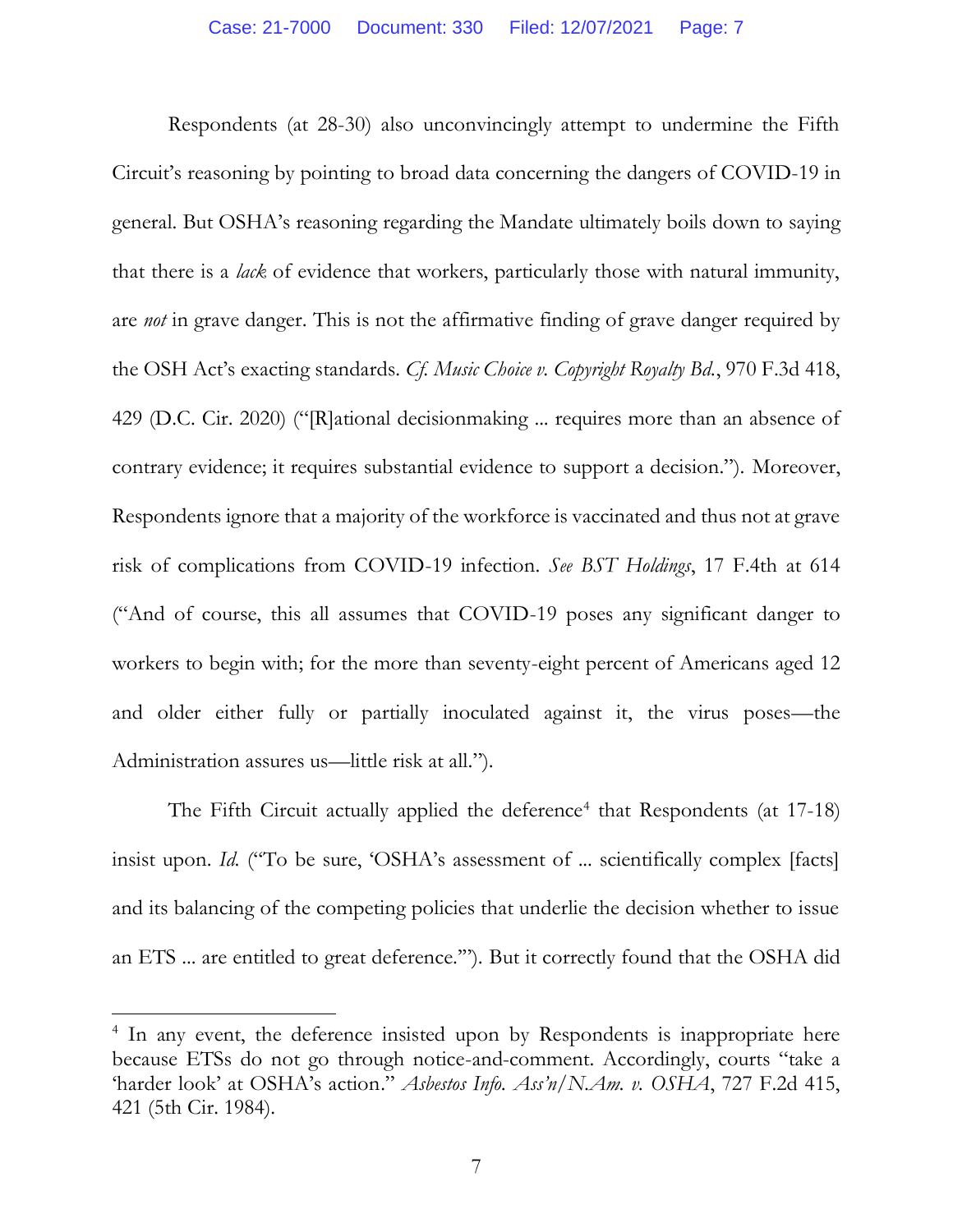not establish a grave danger in light of Respondents' unexplained change in positions, weak factual record, and the serious reliance interests at stake. *Id.* Respondents present no reason to doubt the Fifth Circuit's holding.

## **C. OSHA Failed to Demonstrate Necessity. 5**

Respondents' (at 32-39) discussion of the OSH Act's necessity requirement fails to undermine the Fifth Circuit's careful analysis.

*First*, Respondents (at 33) attack the Fifth Circuit's conclusion that OSHA failed to account for natural immunity in its necessity analysis. But OSHA bears a heavy burden to prove that "the ETS, OSHA's most dramatic weapon in its enforcement arsenal, is 'necessary' to achieve the projected benefits." *Asbestos Info. Ass'n/N. Am.*, 727 F.2d at 426; *see also Fla. Peach Growers Ass'n, Inc.*, 489 F.2d at 130. The availability of obvious alternatives (antibody testing) and a gross mismatch between the danger (lack of immunity) and the means (vaccinating those with immunity) preclude a finding of necessity. Indeed, OSHA itself has recognized in the past that vaccination is unnecessary when "antibody testing has revealed that the employee is immune." 29

<sup>5</sup> Respondents erroneously assert (at 37, 39) that extra-record materials cannot be used here. Because ETS Rules do not go through notice and comment, courts may consider extra-record evidence and need not accept agency scientific analysis as "uncritically" as they would "after public scrutiny, through notice-and-comment rulemaking, especially when the conclusions it suggests are controversial or subject to different interpretations." *Asbestos Info. Ass'n/N. Am.*, 727 F.2d at 426; *see also id.* at 420 n.12 ("Because of the extraordinary posture of the court reviewing an ETS ... we also considered the unfavorable reviews as well as the favorable ones to aid us in our understanding of this technologically complex case.").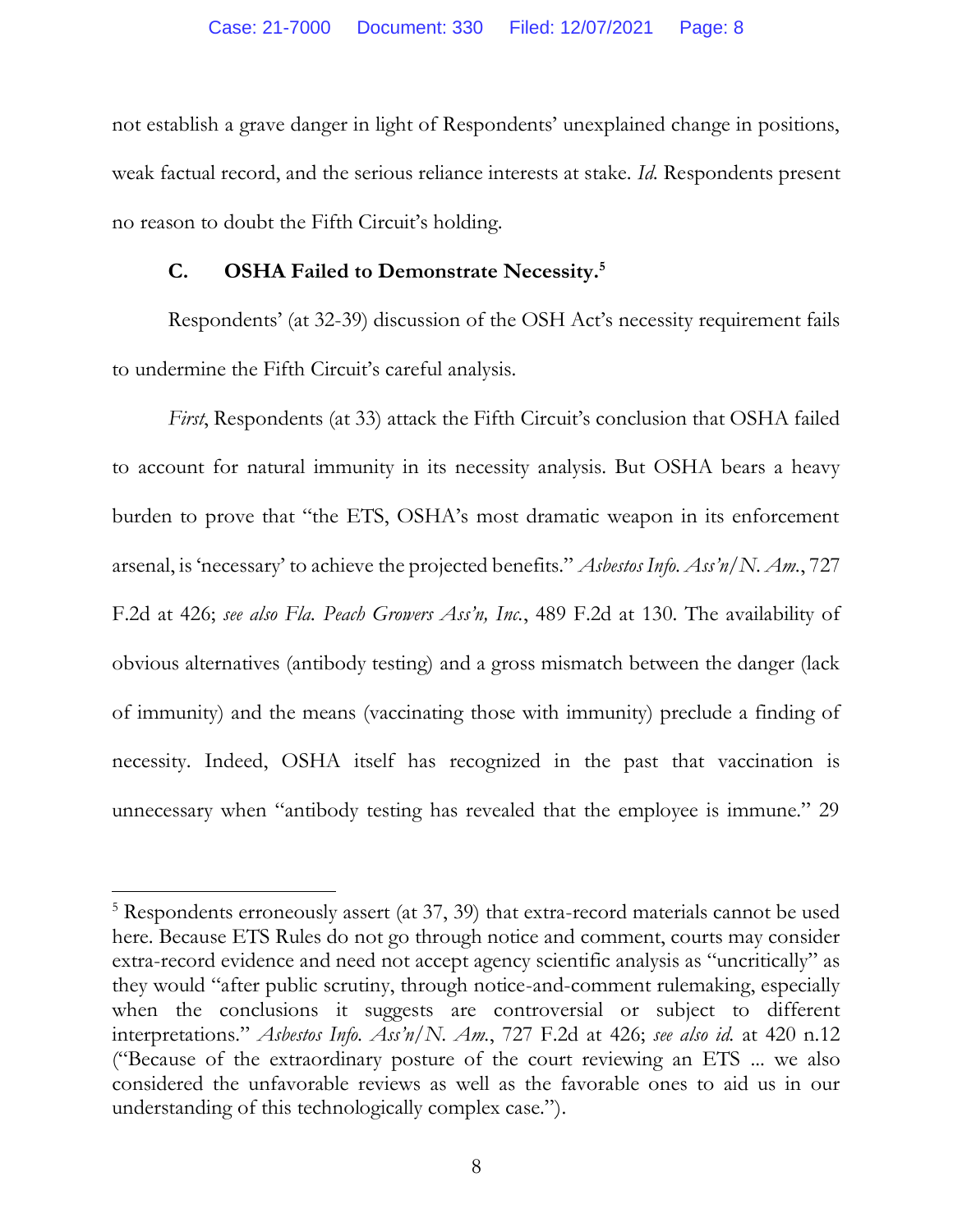C.F.R.  $\{1910.1030(f)(2)(i)$  (applying to hepatitis vaccination). Accordingly, the Fifth Circuit was right to hold that the Mandate does not meet the necessity standard because it "fails almost completely to address" the fact that "a naturally immune unvaccinated worker is presumably at less risk than an unvaccinated worker who has never had the virus." *BST Holdings*, 17 F.4th at 615. And Petitioner Phillips demonstrates the feasibility and effectiveness of antibody testing and other mitigation measures short of vaccination. *See* No. 21-4028 ECF 4-2 ¶4. Phillips has invested in antibody testing for its workforce to determine whether they have natural immunity. *Id.* ¶6. Those results indicated that 44 employees tested positive for COVID-19 antibodies. *Id.* ¶6. And most of the company's workers are necessarily separated in the manufacturing process. Management has further encouraged 6-foot social distancing since the COVID-19 pandemic began. *Id.* ¶7.

*Second*, Respondents fail (at 34-35) to remedy the basic flaw that OSHA failed to consider the variability in danger posed by COVID-19 to different age groups. Studies have isolated individuals in age groups that are not at high risk from COVID-19. *See* CDC, *Trends in Number of COVID-19 Cases and Deaths in the US Reported to CDC, by State/Territory*, https://bit.ly/3lkVGfR; *see also Journal of Hospital Medicine, Trends in COVID-19 Risk-Adjusted Mortality Rates* (Feb. 16, 2021), https://bit.ly/3Fto8Uy. Yet OSHA fails account for "what is perhaps the most salient fact of all: the ongoing threat of COVID-19 is more dangerous to some employees than to other employees." *BST Holdings*, 17 F.4th at 615. This failure precludes a finding that OSHA carefully tailored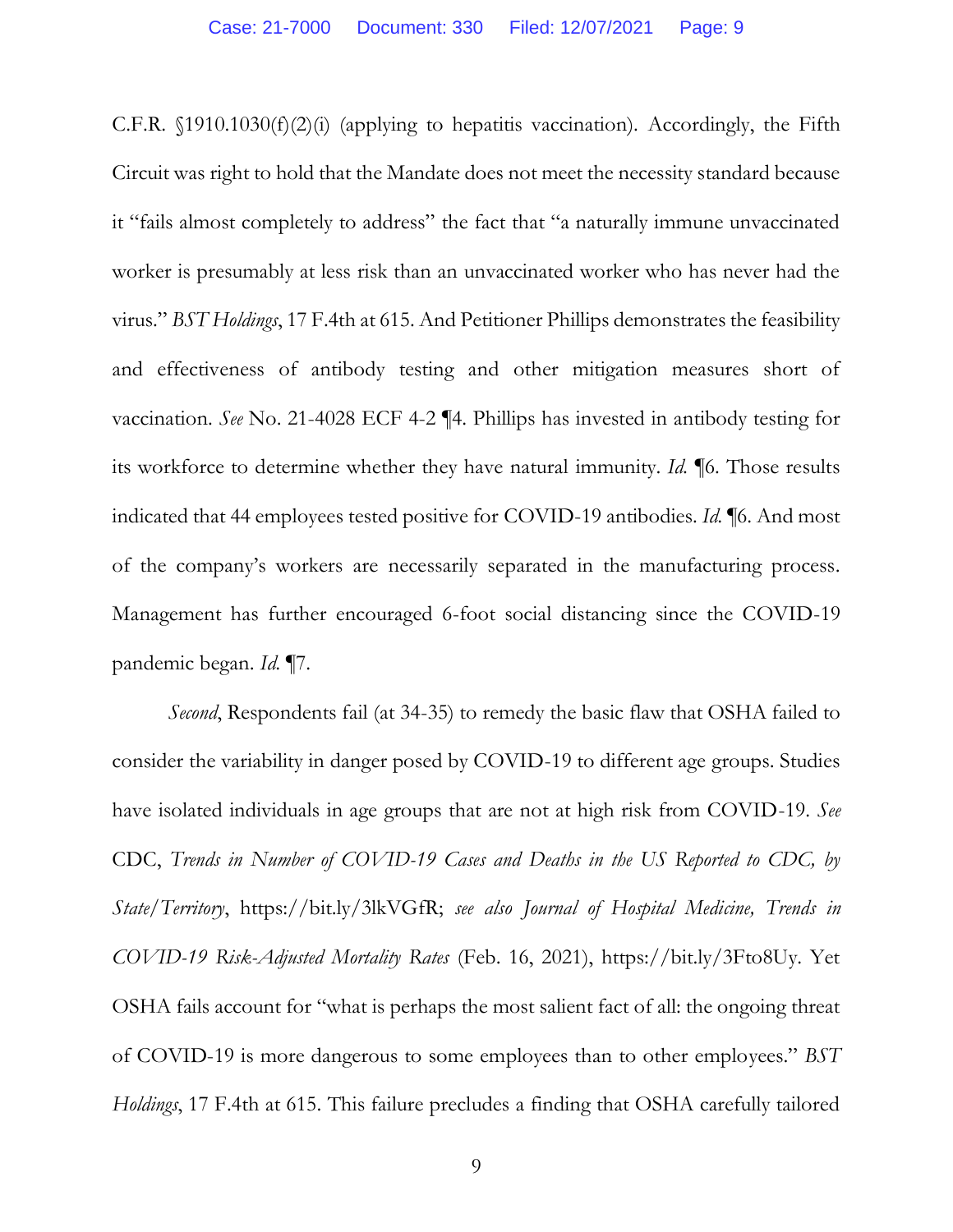its standard to the purported grave danger. *Fla. Peach Growers Ass'n, Inc.*, 489 F.2d at 130.

*Third*, Respondents (at 35-37) mistake OSHA's perfunctory discussion of industries on its way to implementing a one-size-fits-all-industries mandate for the careful industry-by-industry tailoring required to issue an ETS. *See, e.g.*, *Dry Color Mfrs. Ass'n, Inc. v. Dep't of Labor*, 486 F.2d 98, 105 (3d Cir. 1973). Indeed, as the Fifth Circuit recognized, OSHA itself has given the best argument against a one-size-fits-all-industry standard:

"Based on substantial evidence, OSHA determined that an ETS is not necessary both because there are existing OSHA and non-OSHA standards that address COVID-19 and because an ETS would actually be counterproductive.... To address all employers and to do so with the requisite dispatch, an ETS would at best be an enshrinement of these general and universally known measures that are already enforceable through existing OSHA tools that require employers to assess and address extant hazards. **OSHA's time and resources are better spent issuing industry-specific guidance that adds real substance and permits flexibility as we learn more about this virus.** Given that we learn more about COVID-19 every day, setting rules in stone through an ETS (and later a permanent rule) may undermine worker protection by permanently mandating precautions that later prove to be inefficacious."

*BST Holdings*, 17 F.4th at 615 (quoting Department of Labor's Resp. to the Emergency

Pet. for a Writ of Mandamus at 16, 17, 21, 26, *In re AFL-CIO*, No. 20-1158 (D.C. Cir. May 29, 2020)); *see also id.* ("[A]n ETS meant to broadly cover all workers with potential exposure to COVID-19—effectively all workers across the country—would have to be written at such a general level that it would risk providing very little assistance at all."). Nothing has changed in the world since these previous agency findings that make a uniform standard for all industries appropriate. *Cf. F.C.C. v. Fox Television Stations, Inc.*,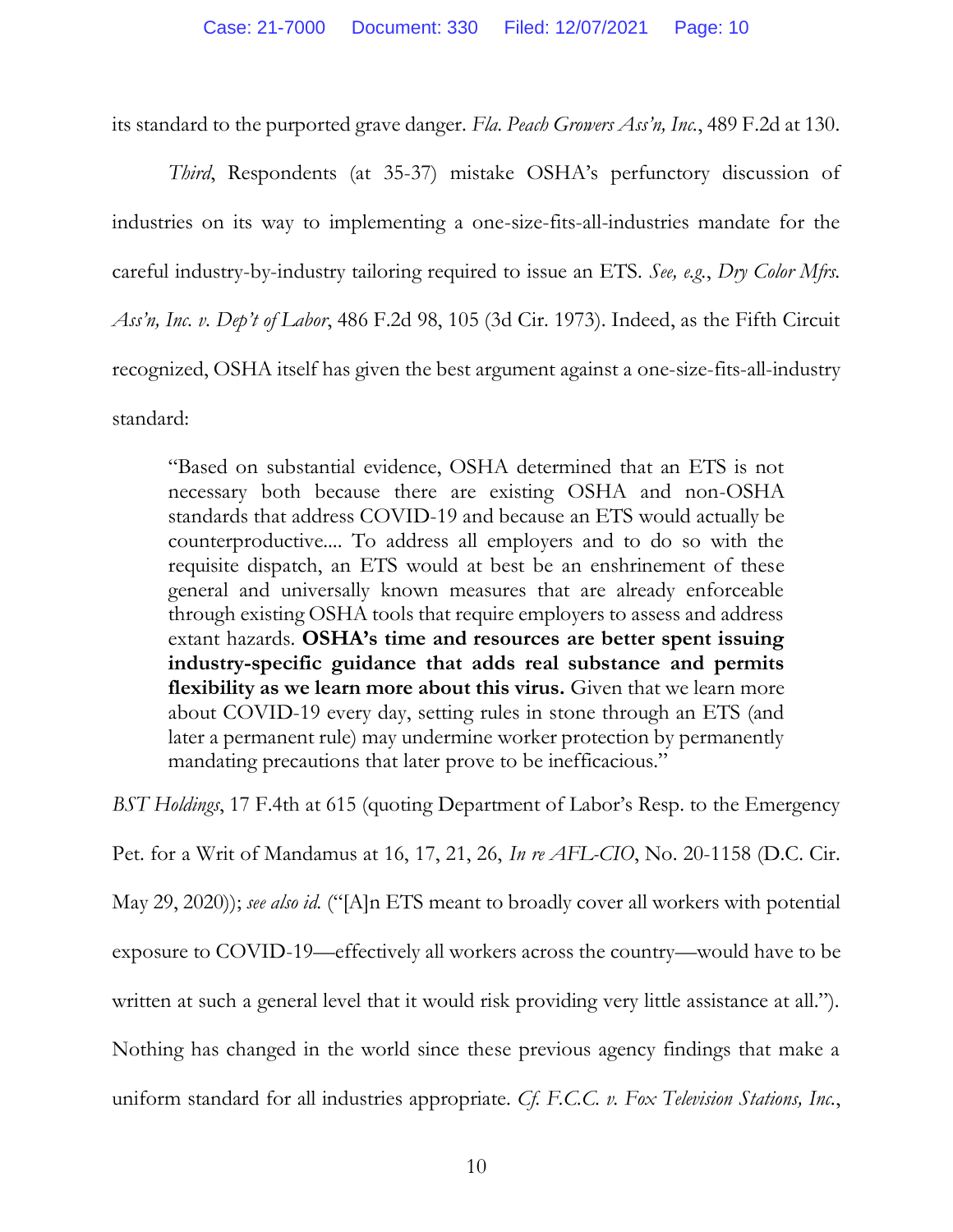556 U.S. 502, 515 (2009) (agency required to "provide a more detailed justification than what would suffice for a new policy created on a blank slate" when "its new policy rests upon factual findings that contradict those which underlay its prior policy"). Accordingly, the Fifth Circuit was right to find that the one-size-fits-all approach is not necessary to address the purported grave danger. *BST Holdings*, 17 F.4th at 616 ("[A]s OSHA itself has previously acknowledged, an ETS appears to be a 'poorly-suited approach for protecting workers against [COVID-19] because no standard that covers all of the Nation's workers would protect all those workers equally.'") (quoting Letter from Loren Sweatt, Principal Deputy Assistant Sec'y, OSHA, to Richard L. Trumka, President, AFL-CIO at 3 (May 29, 2020)).

In sum, Respondents cannot rebut the Fifth Circuit's holding that

[T]he Mandate's strained prescriptions combine to make it the rare government pronouncement that is both overinclusive (applying to employers and employees in virtually all industries and workplaces in America, with little attempt to account for the obvious differences between the risks facing, say, a security guard on a lonely night shift, and a meatpacker working shoulder to shoulder in a cramped warehouse) and underinclusive (purporting to save employees with 99 or more coworkers from a 'grave danger' in the workplace, while making no attempt to shield employees with 98 or fewer coworkers from the very same threat).

*BST Holdings*, 17 F.4th at 611.

## **D. OSHA's Rationale is Pretextual.**

Respondents (at 39) blithely brush aside Petitioners' extensive evidence of pretext only by pointing to the supposedly robust administrative record. But that's precisely the point—nowhere in this record are the reasons the President expressly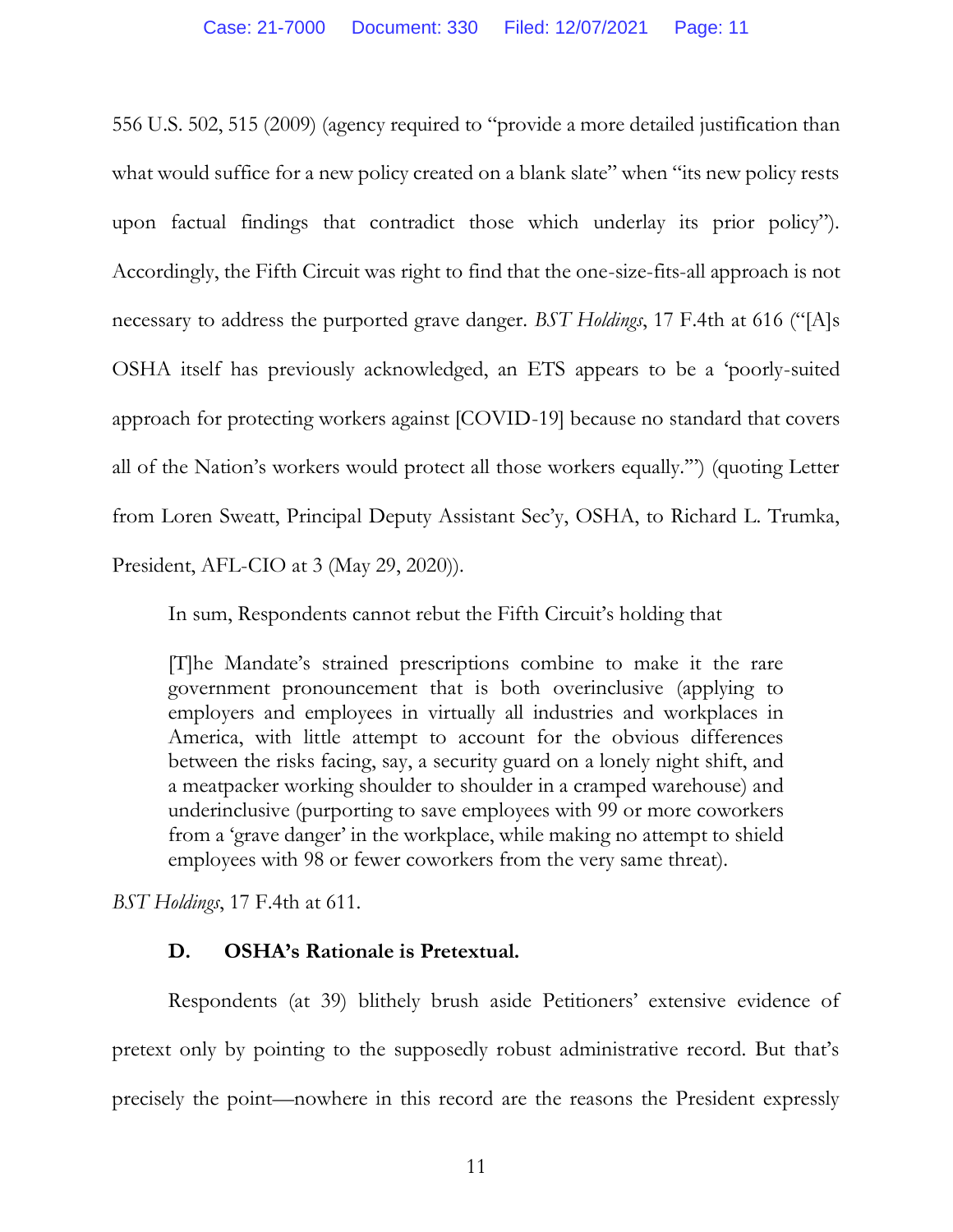dictated in his multiple press conferences and public statements. The length of the record buttresses the pretextual nature of the ETS. As the Fifth Circuit noted, all along, the Vaccine Mandate has been about increasing "the country's vaccination rate." *BST Holdings*, 17 F.4th at 612. Lacking the authority to do so "the Administration pored over the U.S. Code in search of authority, or a 'work-around,' for imposing a national vaccine mandate." *Id.* "The vehicle it landed on was an OSHA ETS," which had to be made to seem like its aim was increasing workplace safety rather than increasing vaccination rates. *Id.* This "pretextual basis" is one of the "hallmarks of unlawful agency action[.]" *Id.* at 614.

# **E. The Mandate Violates the Commerce Clause & Encroaches Upon State Sovereignty.**

Respondents' only way around Petitioners' Commerce Clause arguments is to assert (at 18-20) that the decision to forgo vaccination is economic activity. But this would mean that "the power to regulate commerce" has no limit. *NFIB*, 567 U.S. at 549. Just as the decision to forgo purchasing health insurance is noneconomic activity, *id.*, "[a] person's choice to remain unvaccinated and forgo regular testing is noneconomic inactivity," *BST Holdings*, 17 F.4th at 617. And Respondents ignore that Congress lacks "the same license to regulate what we do not do," which, if granted, would "fundamentally chang[e] the relation between the citizen and the Federal Government." *NFIB*, 567 U.S. at 555.

Respondents also fail to identify any limiting principle to prevent their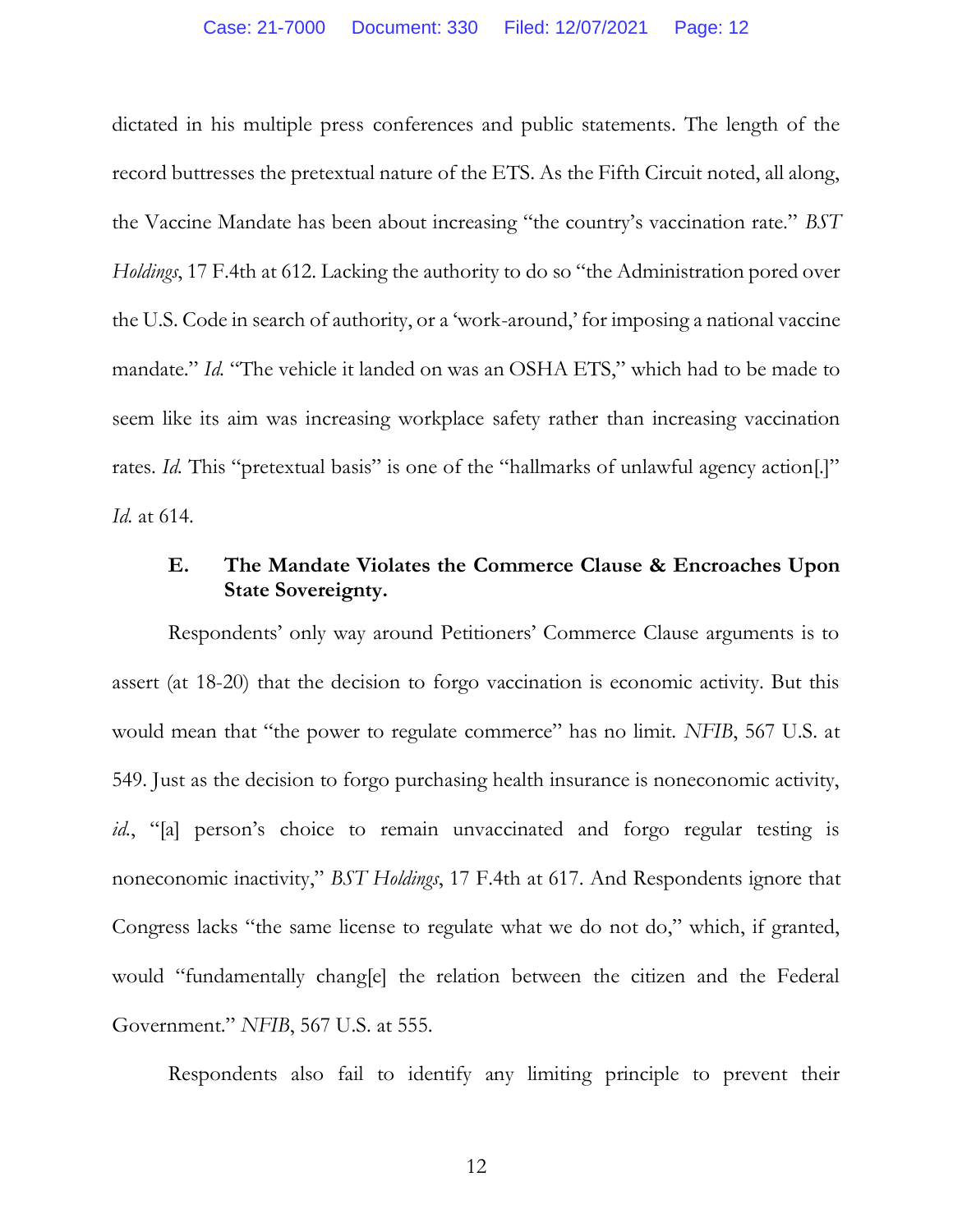interpretation of the federal government's powers under the Commerce Clause from becoming a general federal police power. Vaccination has always been "squarely within the States' police power." *BST Holdings*, 17 F.4th at 617. If the federal government may exercise control over the unvaccinated in such a sweeping, indiscriminate way, there is truly no limit on federal police powers and no realm left to the exclusive authority of the States. But the courts "*always* have rejected readings of the Commerce Clause ... that would permit Congress to exercise a police power." *BST Holdings*, 17 F.4th at 617. Accordingly, the Mandate exceeds the federal government's authority under the Commerce Clause. *Id.* ("[T]he Commerce Clause power may be expansive, but it does not grant Congress the power to regulate noneconomic inactivity traditionally within the States' police power.").

### **F. The Mandate Violates the Nondelegation Doctrine.**

Respondents' assertion (at 21-22) that OSHA's extraordinary emergency temporary standard power fits into the mine run of delegations ignores the unfettered power that OSHA claims to wield. By asserting that §655(c) is not limited to workplacespecific dangers, Respondents push away the only possible intelligible principle guiding OSHA's discretion. But the OSH Act cannot constitutionally "authorize a workplace safety administration in the deep recesses of the federal bureaucracy to make sweeping pronouncements on matters of public health affecting every member of society in the profoundest of ways." *BST Holdings*, 17 F.4th at 611. Just as in *Tiger Lily*, OSHA's claim of "near-dictatorial power for the duration of the pandemic" to "do anything it can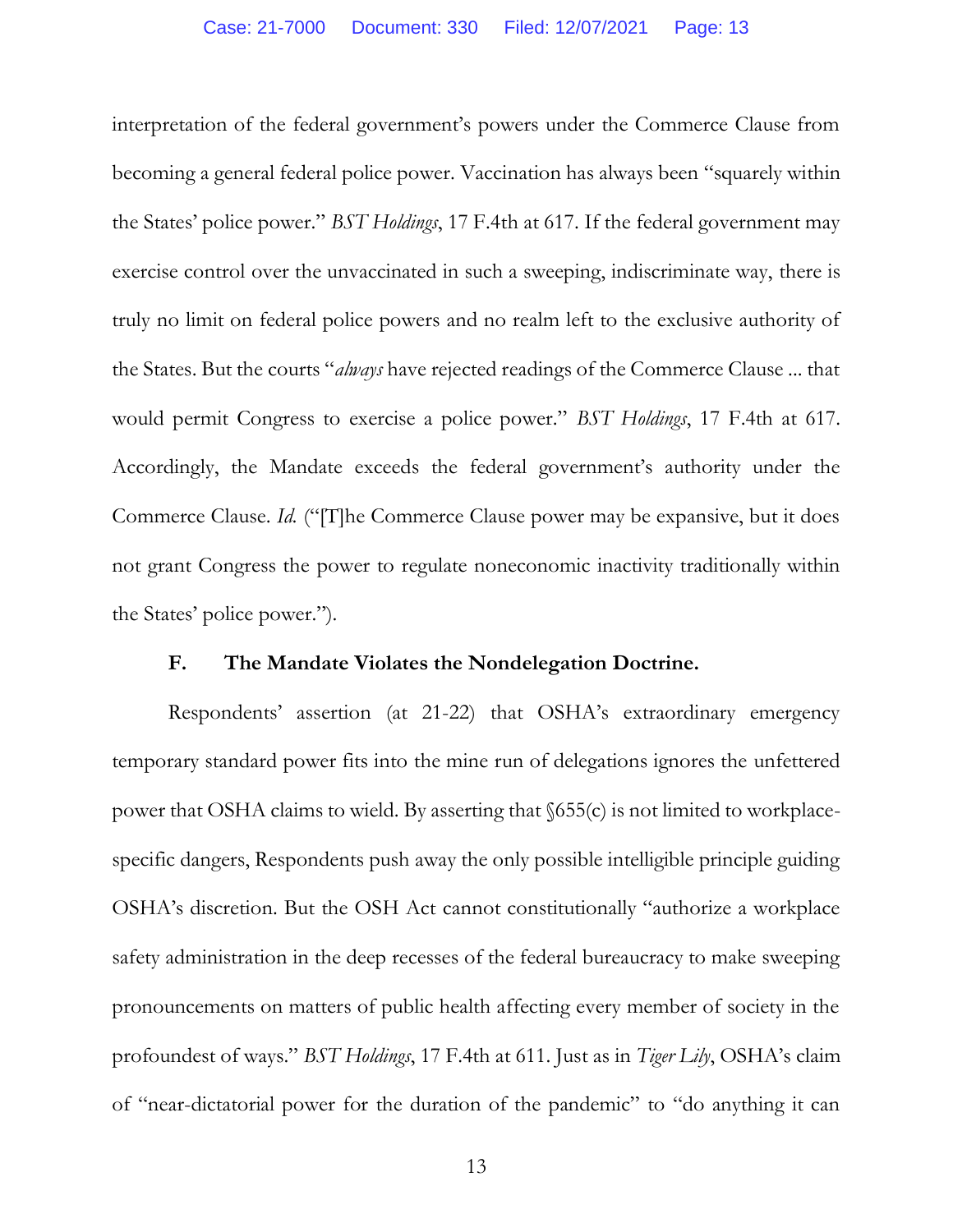conceive of to prevent the spread of disease" would read the OSH Act to violate the Nondelegation Doctrine. *Tiger Lily*, 5 F.4th at 672. Accordingly, to avoid this unconstitutional result, this Court should reject Respondents' unbounded interpretation of OSHA's powers. *Id.*; *see also BST Holdings*, 17 F.4th at 618 ("At the very least, even if the statutory language were susceptible to OSHA's broad reading—which it is not—these serious constitutional concerns would counsel this court's rejection of that reading.").

### **G. The Mandate Violates the Congressional Review Act.**

The Congressional Review Act provides an independent reason for maintaining the stay. As Petitioners explained in their stay motion, ECF 168 at 32-33, the Vaccine Mandate violates the CRA because it was not submitted to Congress for review prior to its effective date. In their response to Petitioners' stay motion, No. 21-4028, ECF 16 at 35-36, Respondents assert that courts may not review an OSHA's failure to comply with the Congressional Review Act. However, several "Circuit and District Courts have found that § 805 does not preclude judicial review of agency action." *Tugaw Ranches, LLC v. United States Dep't of the Interior*, 362 F. Supp. 3d 879, 885 (D. Idaho 2019) (collecting case). To be sure, the reviewability of agency omissions under the CRA is a question of first impression in this Circuit. This Court should adopt the position of courts that hold that "Congress only intended to preclude judicial review of Congress's own determinations, findings, actions, or omissions made under the CRA after a rule has been submitted to it for review," because "to read [the CRA] to preclude a court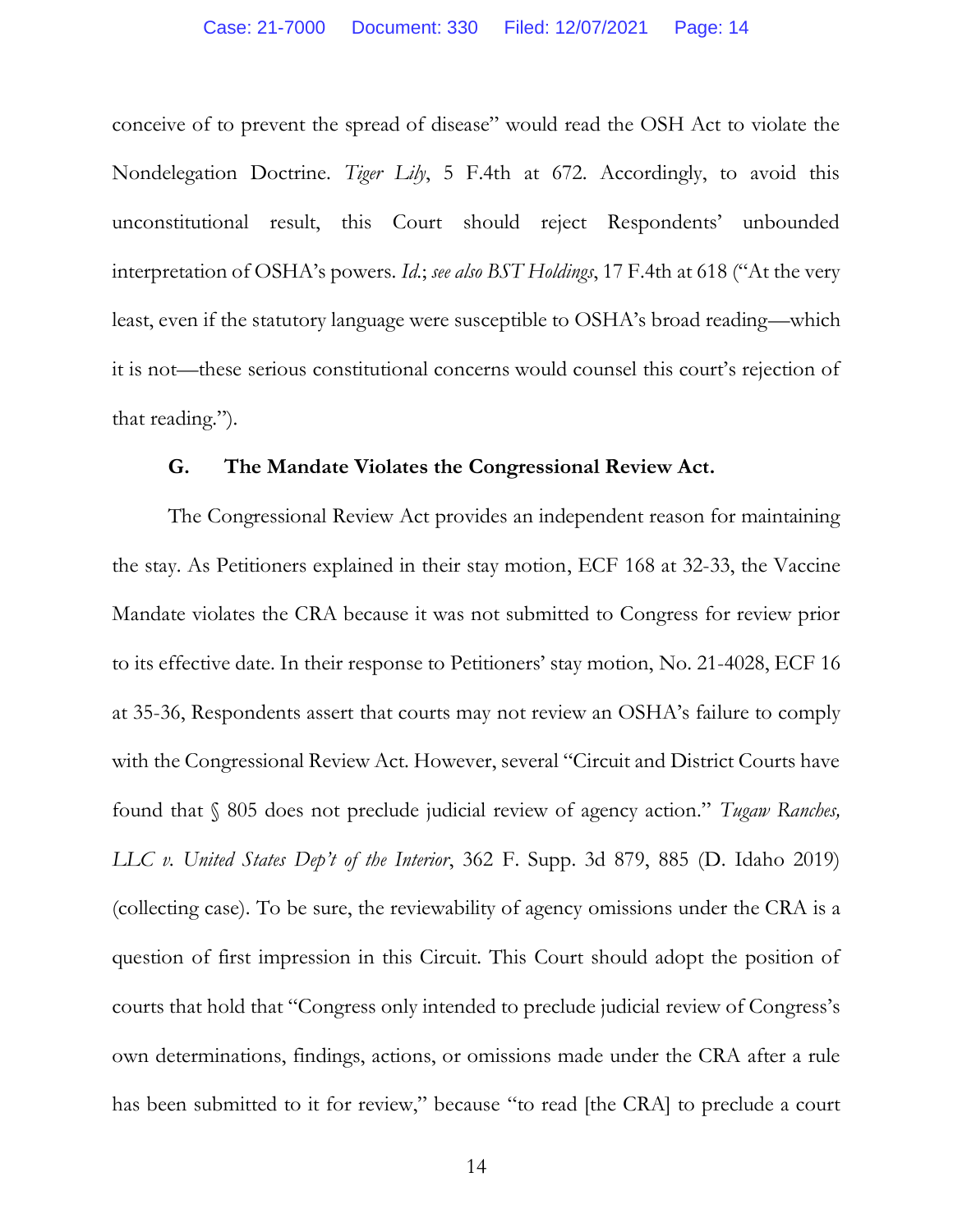from reviewing whether an agency rule is in effect that should have been reported would render the statute ineffectual." *Id.* 

Respondents' attempt (No. 21-4028 ECF 16 at 36) to revive OSHA's failure to comply with the CRA under the good cause exception gets them nowhere. "[I]t is well established that the 'good cause' exception to notice-and-comment should be read narrowly in order to avoid providing agencies with an 'escape clause' from the requirements Congress pre-scribed." *United States v. Johnson*, 632 F.3d 912, 928 (5th Cir. 2011). OSHA's conclusory good cause finding, which is entitled to no deference, *Sorenson Commc'ns Inc. v. F.C.C.*, 755 F.3d 702, 706 (D.C. Cir. 2014), falls far short of meeting the exacting standard of an "emergency" sufficient to justify CMS's dispensing with the CRA. *BST Holdings*, 17 F.4th at 611 ("The Mandate's stated impetus—a purported 'emergency' that the entire globe has now endured for nearly two years, and which OSHA itself spent nearly two months responding to—is unavailing as well."); *Florida v. Becerra*, 2021 WL 2514138, at \*45 (concluding that the COVID-19 pandemic was insufficient for "good cause"); *Regeneron Pharms. v. HHS*, 510 F. Supp. 3d 29, 48 (S.D.N.Y. 2020) (similar).

### **II. Petitioners Will Be Irreparably Harmed Absent Continuation of the Stay.**

Respondents strain mightily and unconvincingly to undermine the Fifth Circuit's finding of irreparable harm. First (at 42-44), they downplay the impact of the Vaccine Mandate as "ordinary compliance costs." But "complying with a regulation later held invalid almost always produces the irreparable harm of nonrecoverable compliance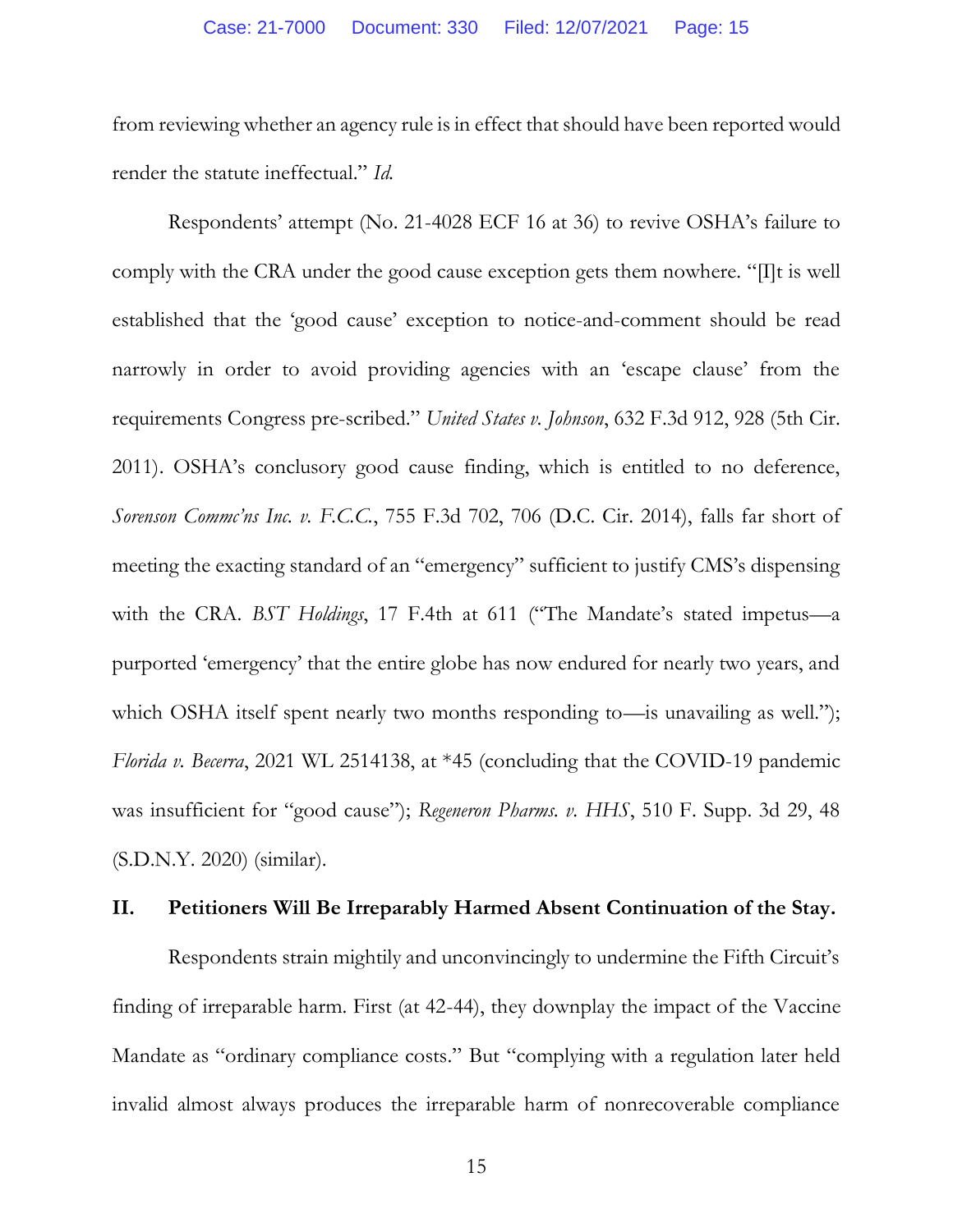costs," *BST Holdings*, 17 F.4th at 618, particularly in light of the federal government's sovereign immunity, *Kentucky v. U.S. ex rel. Hagel*, 759 F.3d 588, 599-600 (6th Cir. 2014). Moreover, the compliance costs here are far from ordinary. Petitioners Phillips and Sixarp have extensively documented the substantial costs that they will incur in implementing the Mandate. *See* No. 21-4028 ECF 4-2, 4-3. Such unrecoverable costs are quintessential irreparable harms. *Texas v. United States Env't Prot. Agency*, 829 F.3d 405, 434 (5th Cir. 2016) ("Petitioners have raised threatened harms—including unemployment and the permanent closure of plants—that would arise during the litigation if a stay is not granted, that are irreparable, and that are great in magnitude."); *Arizona Dream Act Coal. v. Brewer*, 757 F.3d 1053, 1068 (9th Cir. 2014) ("'loss of opportunity to pursue [Petitioner's] chosen profession'" including inability "to expand his business" "constitutes irreparable harm").

Respondents' conclusory assertions (at 2, 43) that the harm to Petitioners is "speculative" are directly contradicted by the record. Far from being speculative, Petitioner Phillips submitted a declaration and economic impact analysis demonstrating the immediate and devastating effects of the Mandate. 21-4028 ECF 4-2. The Mandate would cost more than \$900,000 in the first year alone and imperil its ability to fulfill contracts. 21-4028 ECF 4-2. Similarly, Petitioner Sixarp submitted a declaration specifically demonstrating the damages Sixarp will incur due to the Mandate including the immediate expenditure of time and resources to begin the multi-step process of complying with the Mandate. 21-4028 ECF 4-3. These harms are immediate and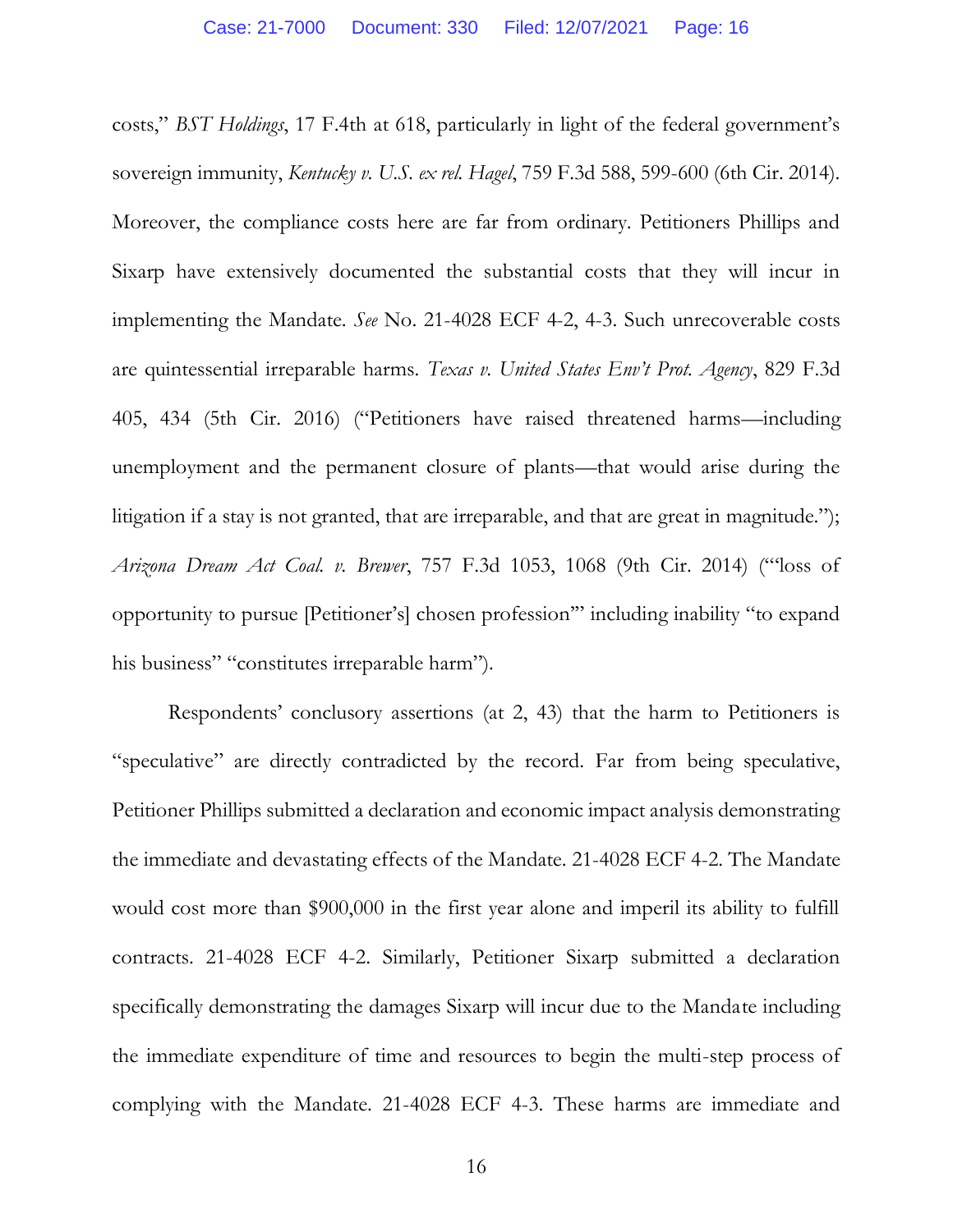irreparable.

### **III. The Equities Favor a Stay.**

Respondents' discussion (at 40-42) of the equities does not undermine the overwhelming conclusion of courts, that the public interest and balance of equites require that unlawful federal COVID-19 measures be stayed or enjoined. *See, e.g.*, *Alabama Ass'n of Realtors*, 141 S. Ct. at 2490. Although "the public has a strong interest in combating the spread of the COVID–19 Delta variant ... our system does not permit agencies to act unlawfully even in pursuit of desirable ends." *Id.* As with the Eviction Moratorium, "[i]t is up to Congress, not [OSHA], to decide whether the public interest merits further action here." *Id.* In sum, "even in a pandemic, the Constitution cannot be put away and forgotten." *Roman Cath. Diocese of Brooklyn v. Cuomo*, 141 S. Ct. 63, 68 (2020); *see also Marysville Baptist Church v. Beshear*, 957 F.3d 610, 614-15 (6th Cir. 2020) ("While the law may take periodic naps during a pandemic, we will not let it sleep through one.").

### **IV. The Court Should Not Narrow the Stay.**

Respondents (at 46-48) ask this Court to narrow the Fifth Circuit's stay based on a phantasmic distinction between the Mandate's vaccination requirement and the Mandate's masking and testing requirements. No such distinction is apparent in the Fifth Circuit's opinion, which declares all aspects of the Mandate—vaccination, testing, and masking—to be beyond the Executive's authority. *See BST Holdings*, 17 F.4th at 609 ("This case concerns OSHA's most recent ETS ... requiring employees of covered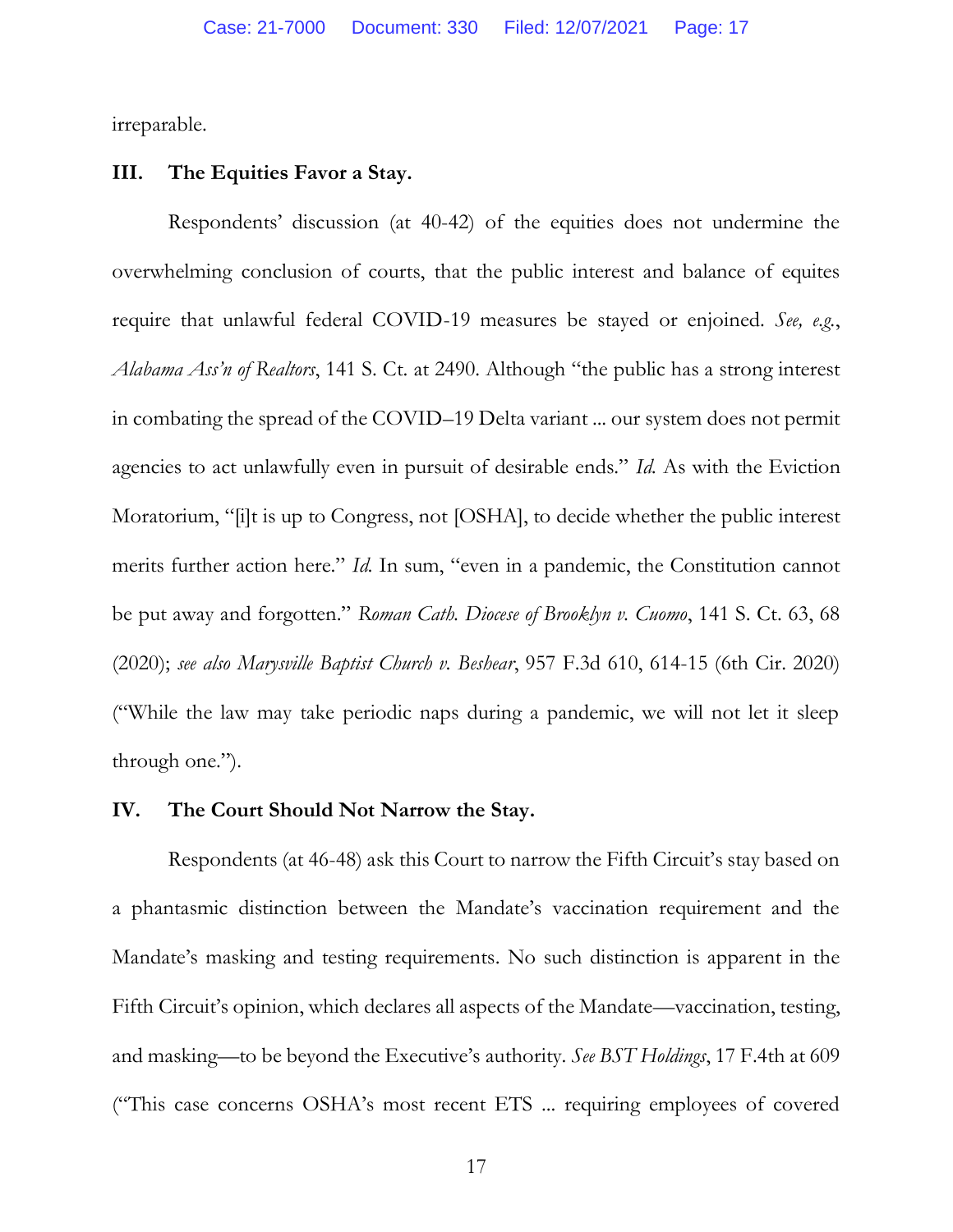employers to undergo COVID-19 vaccination or take weekly COVID-19 tests and wear a mask."); *see also id.* at 619 (Duncan, J., concurring) ("It compels covered employers to (1) make employees get vaccinated or get weekly tests at their expense and wear masks; (2) "remove" non-complying employees; (3) pay per-violation fines; and (4) keep records of employee vaccination or testing status. [] OSHA invokes no statute expressly authorizing the rule."). The same legal reasoning that compelled staying the vaccine requirement also compelled staying the other requirements. And Respondents' purported distinction between an unlawful vaccine mandate and lawful masking and testing requirement is not apparent from the Mandate itself, which treats masking and testing as inseparably wrapped up in the vaccination requirement.<sup>6</sup> *See, e.g.*, 86 Fed. Reg. at 61433, 61434, 61435, 61436, 61437, 61439, 61525, 61532.

What Respondents' attempt (at 48-50) to preserve the preemptive effect of the Mandate even if the remainder is unlawful lacks in sound legal basis, it makes up for in boldness. Respondents are asking the Court to allow a rule that is unlawful in part because of its interference with an area of traditional State police power to continue to have preemptive effect over exercises of precisely this same State police power to forbid vaccination mandates. The Court should not allow a rule that unlawfully usurps State

<sup>6</sup> The Mandate's severability clause is irrelevant because the entire ETS is unlawful. In any event, because the vaccination, masking, and testing requirements are bound up together and treated as inseparable by the ETS, severance is not appropriate. *See Mayor of Baltimore v. Azar*, 973 F.3d 258, 292 (4th Cir. 2020) ("Despite the severability clause, the [Rule] is not severable because it is clear [the SEC and Nasdaq] intended the [Rule] to stand or fall as a whole, and the agency desired a single, coherent policy.").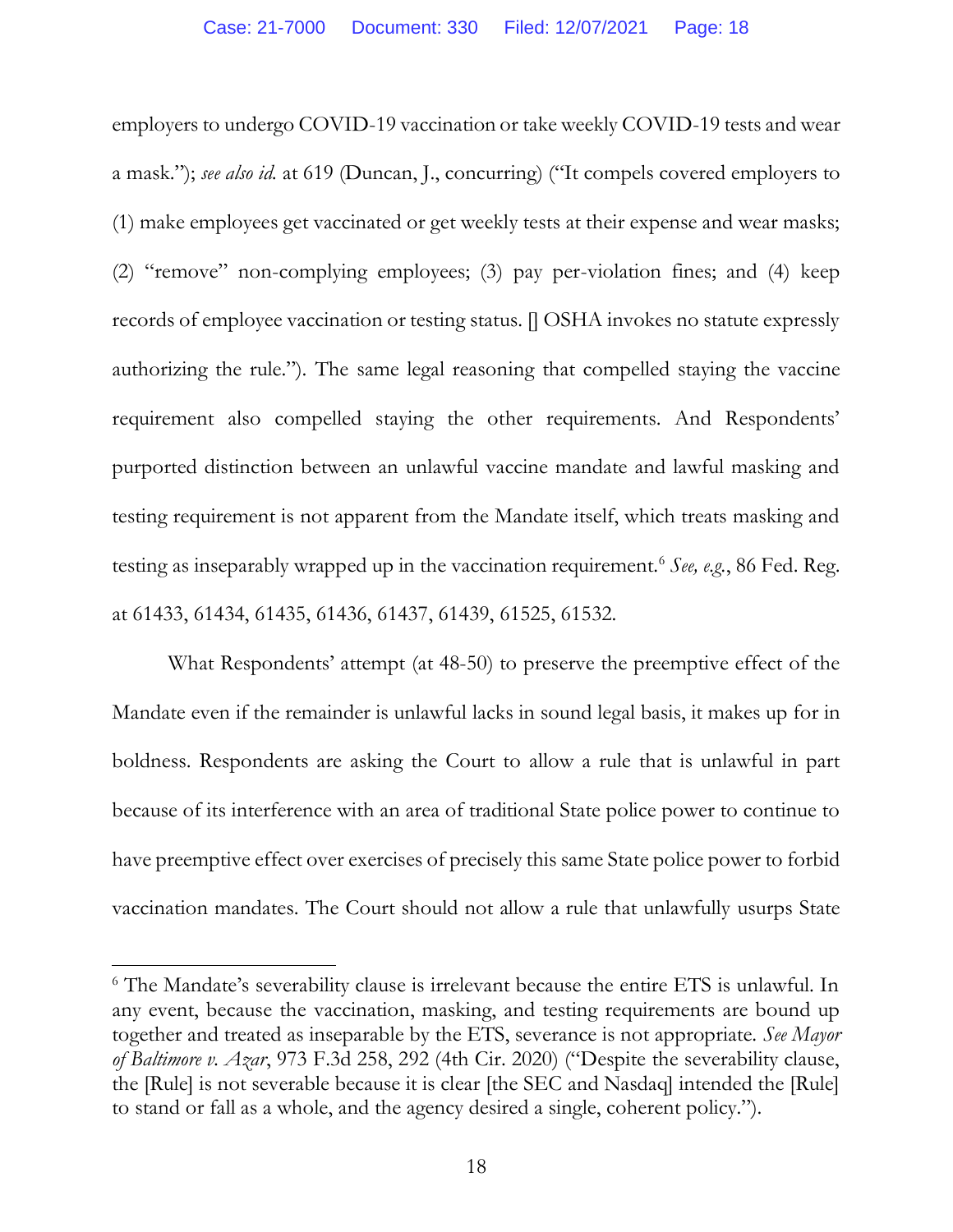police power over public health continue to preempt State police power over public health.

The scope of the Fifth Circuit's stay could not be more clear or appropriate: "Enforcement of the Occupational Safety and Health Administration's 'COVID-19 Vaccination and Testing; Emergency Temporary Standard' remains STAYED pending adequate judicial review of the petitioners' underlying motions for a permanent injunction. In addition, IT IS FURTHER ORDERED that OSHA take no steps to implement or enforce the Mandate until further court order." *BST Holdings*, 17 F.4th at 619. This Court should reject Respondents' rhetorical gymnastics designed to undermine this clear command.

### **CONCLUSION**

For the foregoing reasons, this Court should deny Respondents' motion to dissolve or narrow the Fifth Circuit's stay.

Respectfully Submitted,

/s/ Robert Alt Robert Alt (0091753) The Buckeye Institute 88 East Broad Street, Suite 1300 Columbus, OH 43215 (614) 224-4422 robert@buckeyeinstitute.org

Patrick Strawbridge Ten Post Office Square 8th Floor South PMB #706 Boston, MA 02109 patrick@consovoymccarthy.com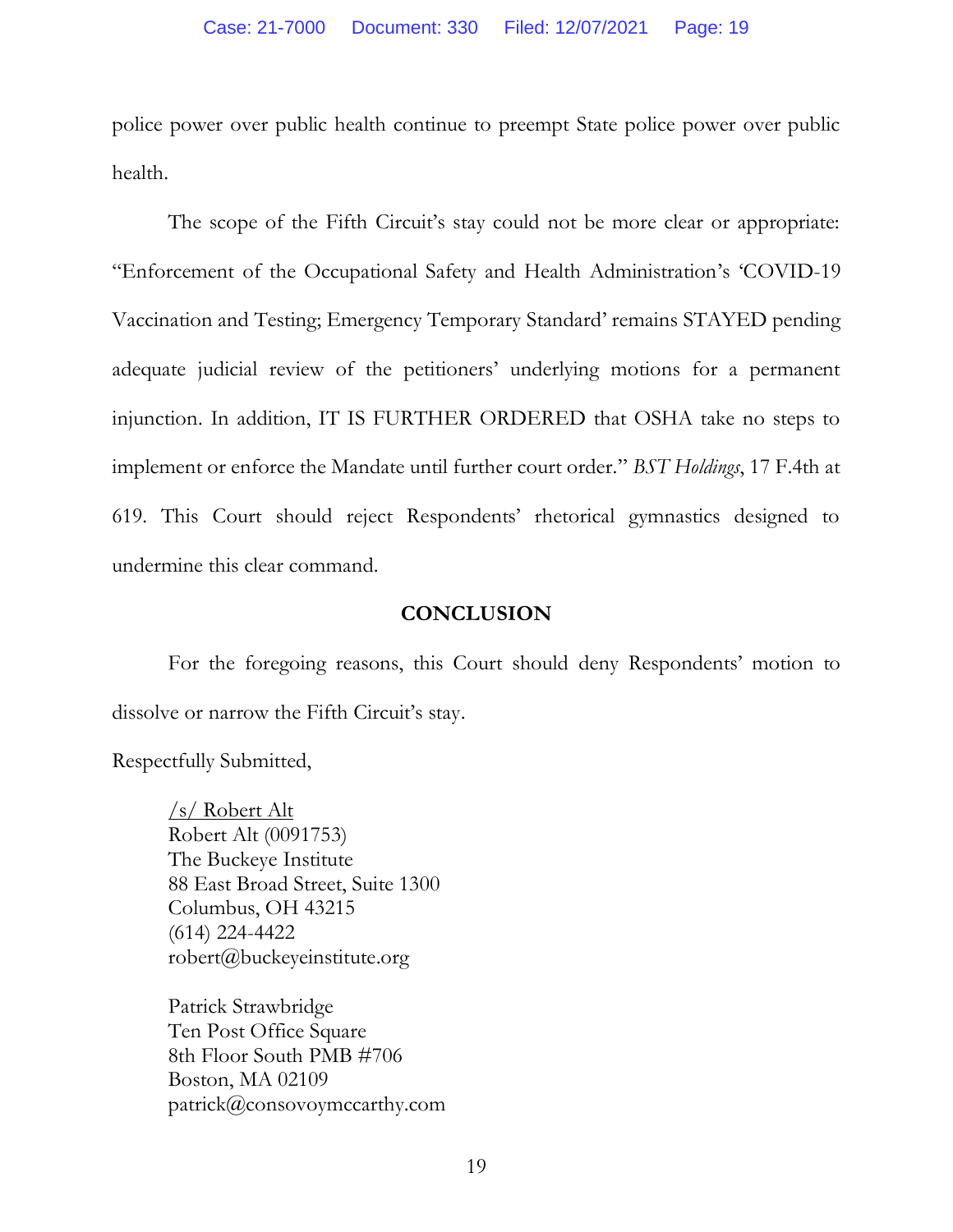Jeffrey M. Harris Daniel Shapiro CONSOVOY MCCARTHY PLLC 1600 Wilson Blvd., Ste. 700 Arlington, VA 22209 (703) 243-9423 jeff@consovoymccarthy.com daniel@consovoymccarthy.com